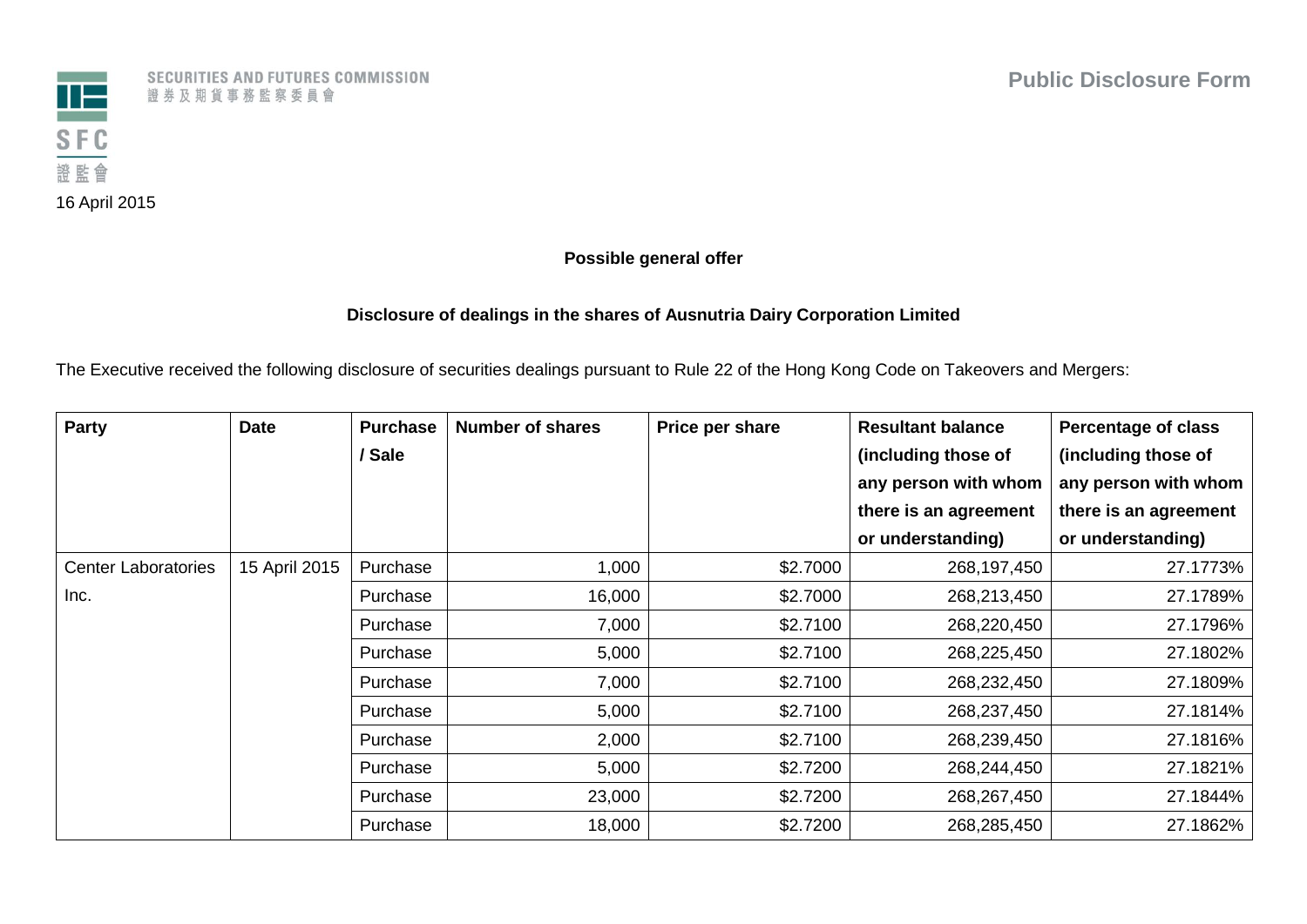

| Purchase | 2,000   | \$2.7200 | 268,287,450 | 27.1864% |
|----------|---------|----------|-------------|----------|
| Purchase | 3,000   | \$2.7200 | 268,290,450 | 27.1867% |
| Purchase | 4,000   | \$2.7200 | 268,294,450 | 27.1871% |
| Purchase | 144,000 | \$2.7300 | 268,438,450 | 27.2017% |
| Purchase | 8,000   | \$2.7300 | 268,446,450 | 27.2025% |
| Purchase | 1,000   | \$2.7300 | 268,447,450 | 27.2027% |
| Purchase | 4,000   | \$2.7300 | 268,451,450 | 27.2031% |
| Purchase | 5,000   | \$2.7400 | 268,456,450 | 27.2036% |
| Purchase | 20,000  | \$2.7400 | 268,476,450 | 27.2056% |
| Purchase | 20,000  | \$2.7400 | 268,496,450 | 27.2076% |
| Purchase | 13,000  | \$2.7400 | 268,509,450 | 27.2089% |
| Purchase | 3,000   | \$2.7400 | 268,512,450 | 27.2092% |
| Purchase | 10,000  | \$2.7400 | 268,522,450 | 27.2103% |
| Purchase | 2,000   | \$2.7400 | 268,524,450 | 27.2105% |
| Purchase | 21,000  | \$2.7500 | 268,545,450 | 27.2126% |
| Purchase | 5,000   | \$2.7500 | 268,550,450 | 27.2131% |
| Purchase | 6,000   | \$2.7500 | 268,556,450 | 27.2137% |
| Purchase | 108,000 | \$2.7500 | 268,664,450 | 27.2246% |
| Purchase | 10,000  | \$2.7500 | 268,674,450 | 27.2257% |
| Purchase | 85,000  | \$2.7500 | 268,759,450 | 27.2343% |
| Purchase | 15,000  | \$2.7500 | 268,774,450 | 27.2358% |
| Purchase | 30,000  | \$2.7000 | 268,804,450 | 27.2388% |
| Purchase | 49,000  | \$2.7100 | 268,853,450 | 27.2438% |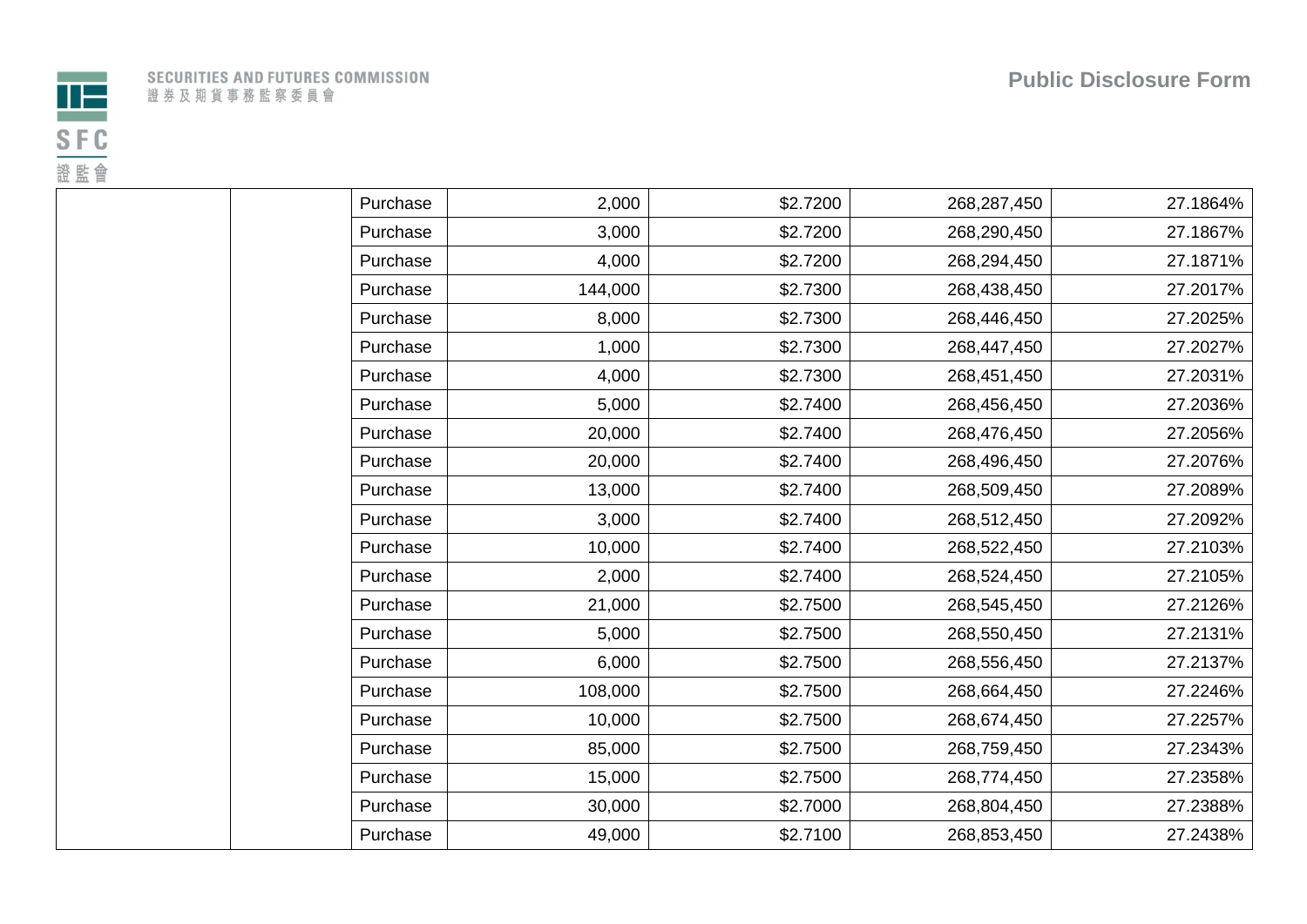

| Purchase | 4,000  | \$2.7200 | 268,857,450 | 27.2442% |
|----------|--------|----------|-------------|----------|
| Purchase | 2,000  | \$2.7400 | 268,859,450 | 27.2444% |
| Purchase | 1,000  | \$2.7400 | 268,860,450 | 27.2445% |
| Purchase | 40,000 | \$2.7500 | 268,900,450 | 27.2486% |
| Purchase | 7,000  | \$2.7500 | 268,907,450 | 27.2493% |
| Purchase | 33,000 | \$2.7400 | 268,940,450 | 27.2526% |
| Purchase | 10,000 | \$2.7400 | 268,950,450 | 27.2536% |
| Purchase | 3,000  | \$2.7500 | 268,953,450 | 27.2539% |
| Purchase | 1,000  | \$2.7200 | 268,954,450 | 27.2540% |
| Purchase | 2,000  | \$2.7000 | 268,956,450 | 27.2542% |
| Purchase | 3,000  | \$2.7400 | 268,959,450 | 27.2545% |
| Purchase | 6,000  | \$2.7400 | 268,965,450 | 27.2551% |
| Purchase | 1,000  | \$2.7400 | 268,966,450 | 27.2552% |
| Purchase | 8,000  | \$2.7400 | 268,974,450 | 27.2561% |
| Purchase | 2,000  | \$2.7400 | 268,976,450 | 27.2563% |
| Purchase | 6,000  | \$2.7500 | 268,982,450 | 27.2569% |
| Purchase | 3,000  | \$2.7500 | 268,985,450 | 27.2572% |
| Purchase | 31,000 | \$2.7500 | 269,016,450 | 27.2603% |
| Purchase | 60,000 | \$2.7500 | 269,076,450 | 27.2664% |
| Purchase | 9,000  | \$2.7500 | 269,085,450 | 27.2673% |
| Purchase | 91,000 | \$2.7500 | 269,176,450 | 27.2765% |
| Purchase | 50,000 | \$2.7500 | 269,226,450 | 27.2816% |
| Purchase | 30,000 | \$2.7500 | 269,256,450 | 27.2846% |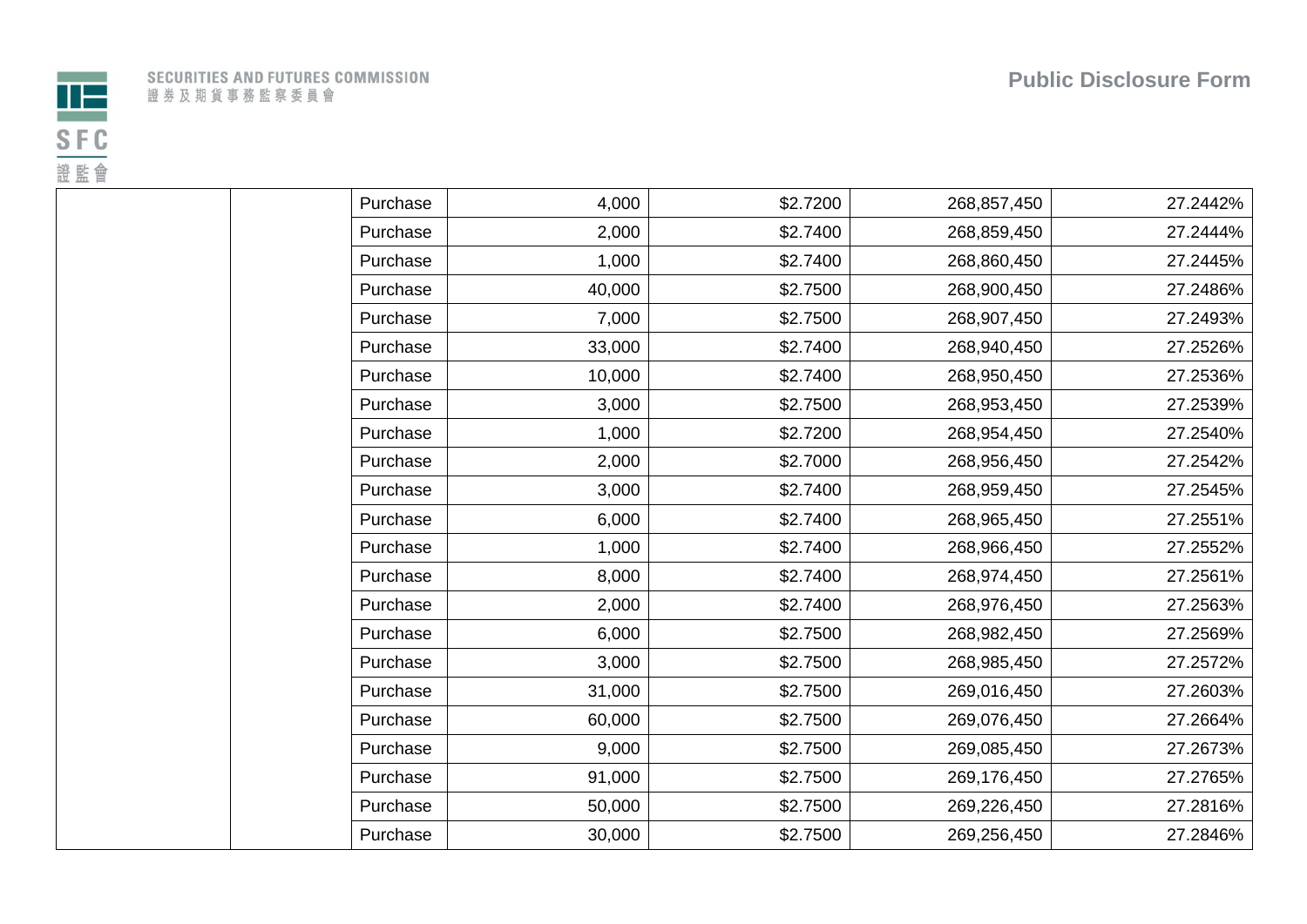

| Purchase | 2,000   | \$2.7500 | 269,258,450 | 27.2848% |
|----------|---------|----------|-------------|----------|
| Purchase | 18,000  | \$2.7500 | 269,276,450 | 27.2867% |
| Purchase | 50,000  | \$2.7500 | 269,326,450 | 27.2917% |
| Purchase | 4,000   | \$2.7400 | 269,330,450 | 27.2921% |
| Purchase | 100,000 | \$2.7500 | 269,430,450 | 27.3023% |
| Purchase | 6,000   | \$2.7500 | 269,436,450 | 27.3029% |
| Purchase | 10,000  | \$2.7500 | 269,446,450 | 27.3039% |
| Purchase | 5,000   | \$2.7500 | 269,451,450 | 27.3044% |
| Purchase | 54,000  | \$2.7500 | 269,505,450 | 27.3099% |
| Purchase | 2,000   | \$2.7500 | 269,507,450 | 27.3101% |
| Purchase | 5,000   | \$2.7500 | 269,512,450 | 27.3106% |
| Purchase | 14,000  | \$2.7500 | 269,526,450 | 27.3120% |
| Purchase | 4,000   | \$2.7500 | 269,530,450 | 27.3124% |
| Purchase | 6,000   | \$2.7400 | 269,536,450 | 27.3130% |
| Purchase | 1,000   | \$2.7500 | 269,537,450 | 27.3131% |
| Purchase | 4,000   | \$2.7500 | 269,541,450 | 27.3135% |
| Purchase | 30,000  | \$2.7500 | 269,571,450 | 27.3165% |
| Purchase | 10,000  | \$2.7500 | 269,581,450 | 27.3176% |
| Purchase | 4,000   | \$2.7500 | 269,585,450 | 27.3180% |
| Purchase | 20,000  | \$2.7500 | 269,605,450 | 27.3200% |
| Purchase | 20,000  | \$2.7500 | 269,625,450 | 27.3220% |
| Purchase | 2,000   | \$2.7500 | 269,627,450 | 27.3222% |
| Purchase | 10,000  | \$2.7500 | 269,637,450 | 27.3232% |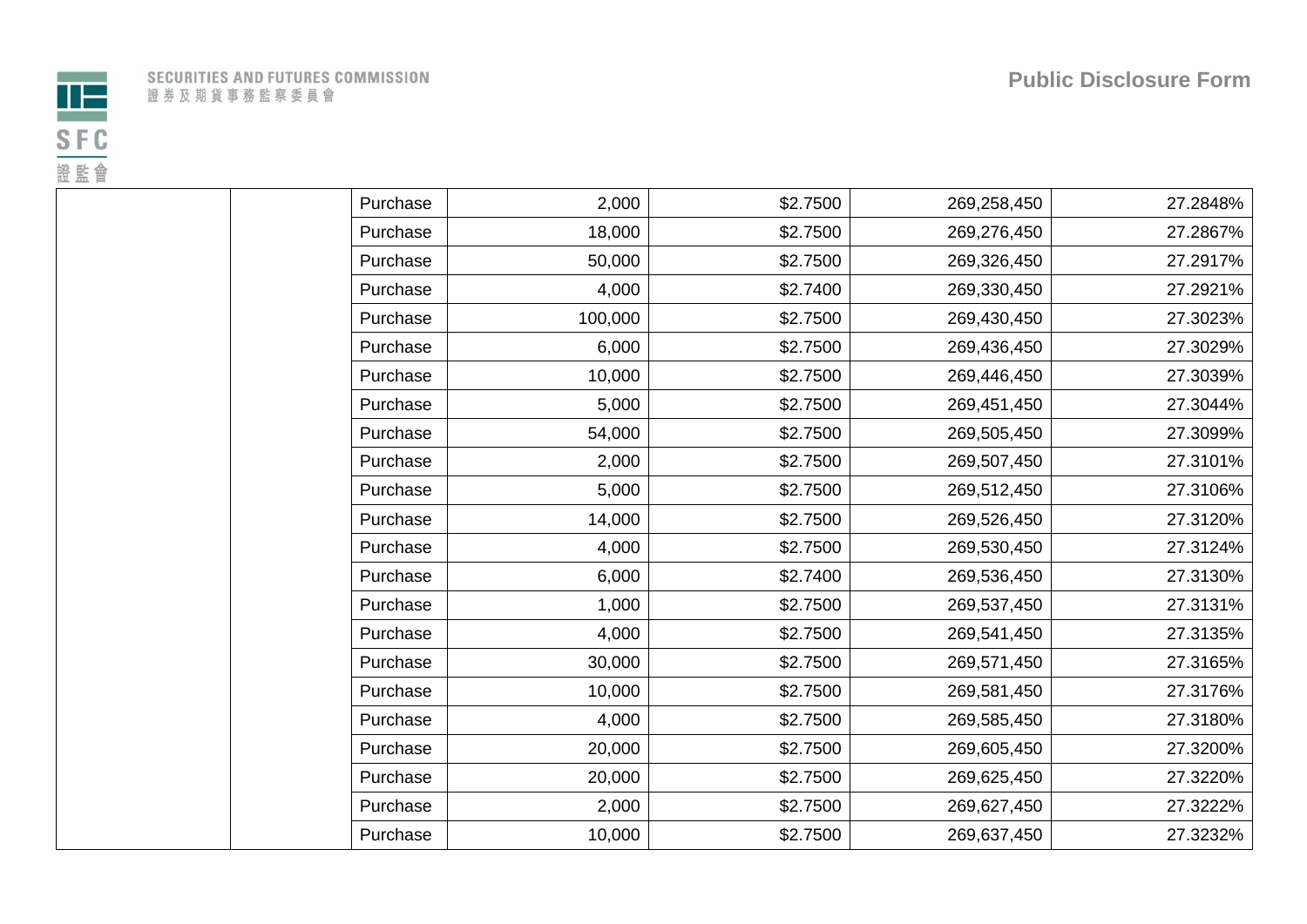



|  |  | SECURITIES AND FUTURES COMMISSION |  |  |  |  |  |  |  |
|--|--|-----------------------------------|--|--|--|--|--|--|--|
|  |  | 證券及期貨事務監察委員會                      |  |  |  |  |  |  |  |

| Purchase | 1,000   | \$2.7500 | 269,638,450 | 27.3233% |
|----------|---------|----------|-------------|----------|
|          |         |          |             |          |
| Purchase | 30,000  | \$2.7500 | 269,668,450 | 27.3264% |
| Purchase | 10,000  | \$2.7500 | 269,678,450 | 27.3274% |
| Purchase | 3,000   | \$2.7500 | 269,681,450 | 27.3277% |
| Purchase | 17,000  | \$2.7500 | 269,698,450 | 27.3294% |
| Purchase | 20,000  | \$2.7500 | 269,718,450 | 27.3314% |
| Purchase | 58,000  | \$2.7500 | 269,776,450 | 27.3373% |
| Purchase | 49,000  | \$2.7500 | 269,825,450 | 27.3423% |
| Purchase | 20,000  | \$2.7500 | 269,845,450 | 27.3443% |
| Purchase | 31,000  | \$2.7500 | 269,876,450 | 27.3475% |
| Purchase | 119,000 | \$2.7500 | 269,995,450 | 27.3595% |
| Purchase | 10,000  | \$2.7500 | 270,005,450 | 27.3605% |
| Purchase | 100,000 | \$2.7500 | 270,105,450 | 27.3707% |
| Purchase | 50,000  | \$2.7500 | 270,155,450 | 27.3757% |
| Purchase | 5,000   | \$2.7500 | 270,160,450 | 27.3762% |
| Purchase | 14,000  | \$2.7500 | 270,174,450 | 27.3777% |
| Purchase | 86,000  | \$2.7500 | 270,260,450 | 27.3864% |
| Purchase | 86,000  | \$2.7500 | 270,346,450 | 27.3951% |
| Purchase | 100,000 | \$2.7500 | 270,446,450 | 27.4052% |
| Purchase | 6,000   | \$2.7500 | 270,452,450 | 27.4058% |
| Purchase | 100,000 | \$2.7500 | 270,552,450 | 27.4160% |